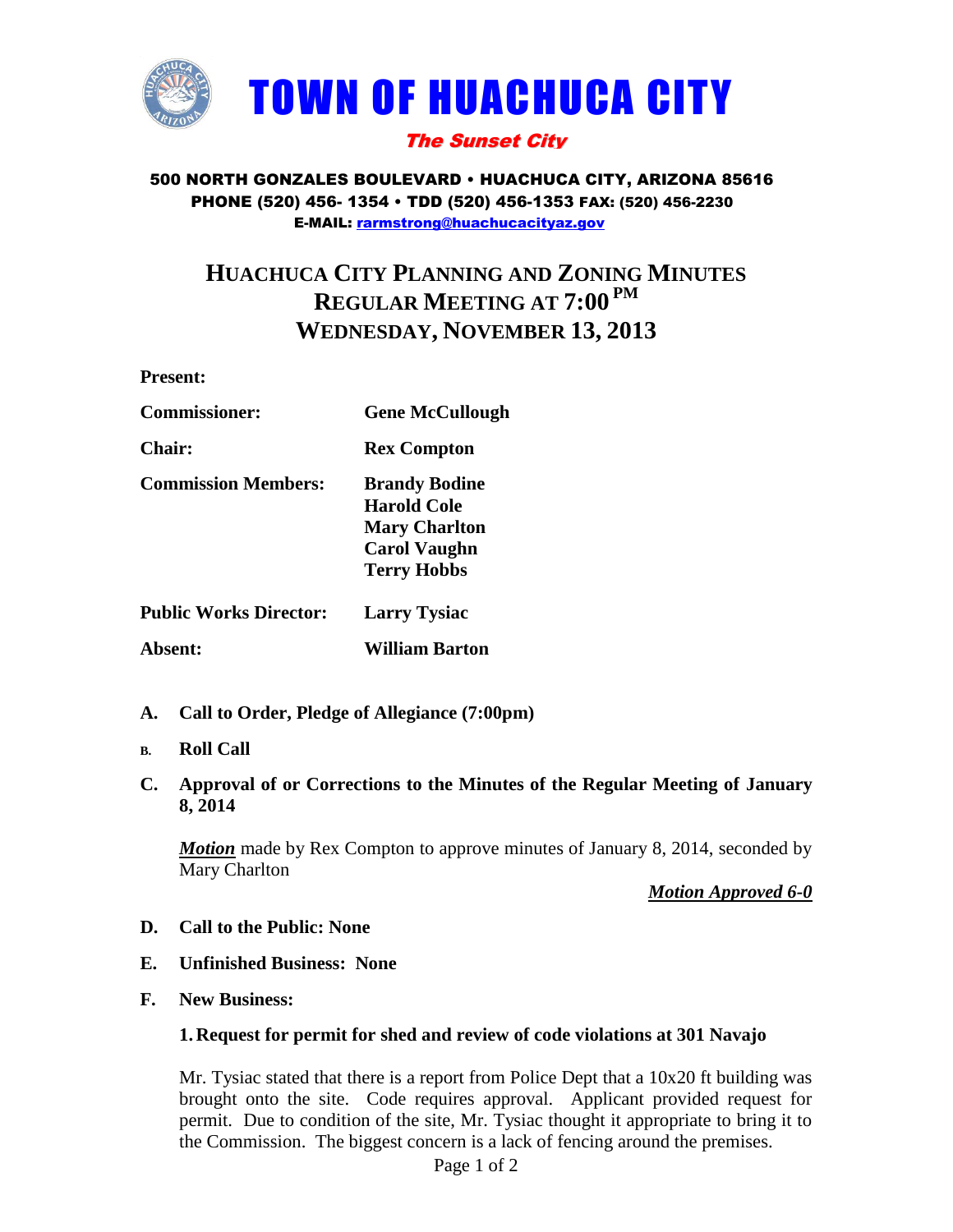Applicant: Chris McGee stated that the purpose of the shed it to clean up the premises. Mr. Bodine asked if Mr. McGee would be willing to put a fence up to help protect others from the hazard of the sheet metal. Mr. McGee stated he would be willing to put up a fence. He just needed to know what the requirements were in order to meet the standards.

*No Action Needed*

### **G. Adjournment: (7:30)**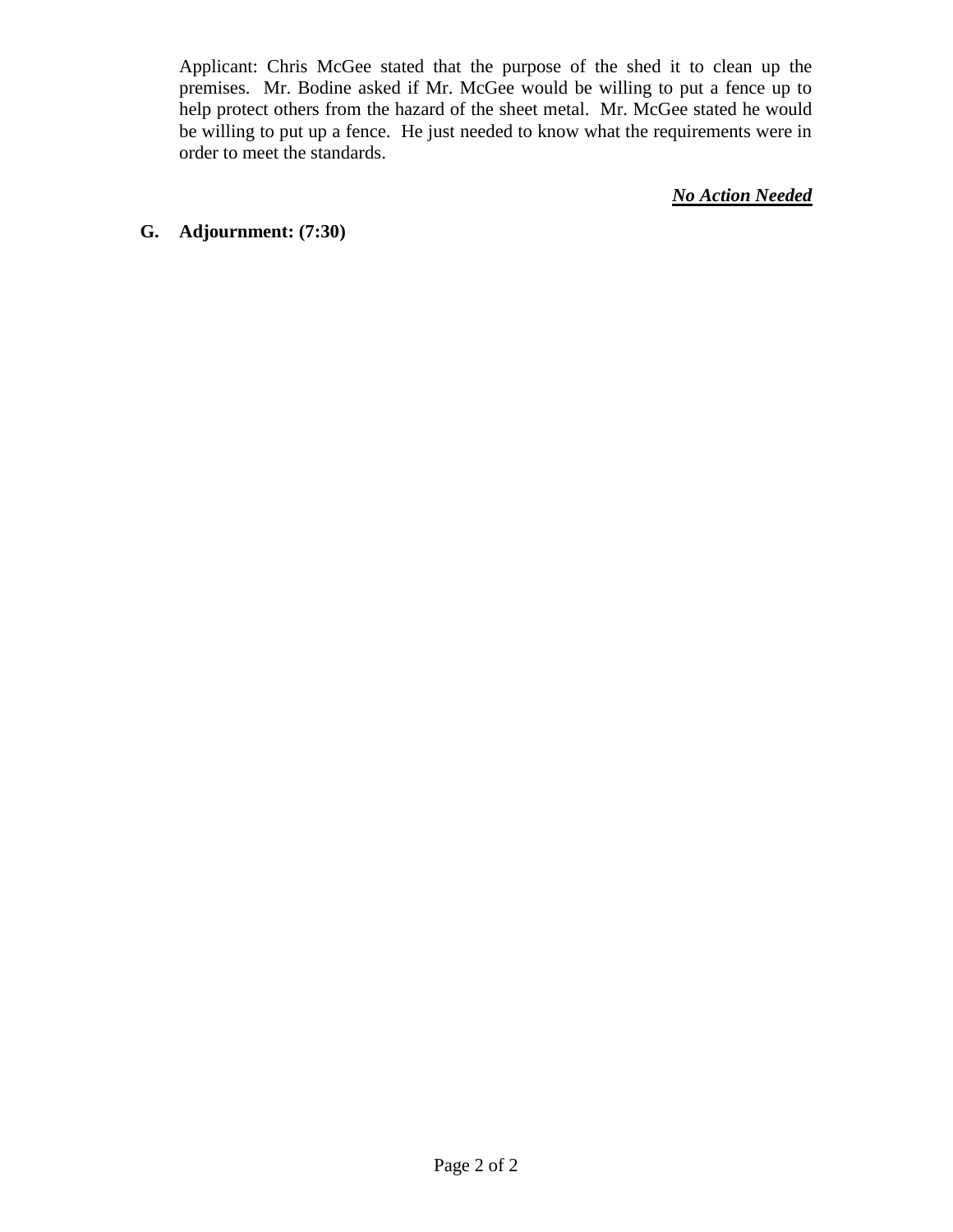

### 500 NORTH GONZALES BOULEVARD • HUACHUCA CITY, ARIZONA 85616 PHONE (520) 456- 1354 • TDD (520) 456-1353 FAX: (520) 456-2230 E-MAIL: [rarmstrong@huachucacityaz.gov](mailto:rarmstrong@huachucacityaz.gov)

# **HUACHUCA CITY PLANNING AND ZONING MINUTES REGULAR MEETING AT 7:00 PM WEDNESDAY, MARCH 5, 2014**

### **Present:**

| <b>Commissioner:</b>          | <b>Gene McCullough</b>          |
|-------------------------------|---------------------------------|
| <b>Chair:</b>                 | <b>Terry Hobbs (absent)</b>     |
| <b>Commission Members:</b>    | <b>Brandy Bodine</b>            |
|                               | <b>Harold Cole (Vice Chair)</b> |
|                               | <b>Mary Charlton</b>            |
|                               | <b>Carol Vaughn</b>             |
|                               | <b>Rex Compton (absent)</b>     |
|                               | <b>Craig Smith (present)</b>    |
| <b>Resigned:</b>              | <b>William Barton</b>           |
| <b>Public Works Director:</b> | <b>Larry Tysiac</b>             |

- 
- **A. Call to Order, Pledge of Allegiance (7:00pm)**
- **B. Roll Call**
- **C. Approval of or Corrections to the Minutes of the Regular Meeting of February 5, 2014**

*Motion* made by Brandy Bodine to approve minutes of February 5, 2014, seconded by Mary Charlton

### *Motion Approved 4-0*

- **D. Call to the Public: None**
- **E. Unfinished Business: None**
- **F. New Business:**

## **1.Proposed 3'x18' sign at 313 N. Huachuca Blvd.**

**Motion** made by Carol Vaughn to direct Mr. Tysiac to not approve a Sign Permit until adequate sign mounting details and a site plan are provided, seconded by Mary Charlton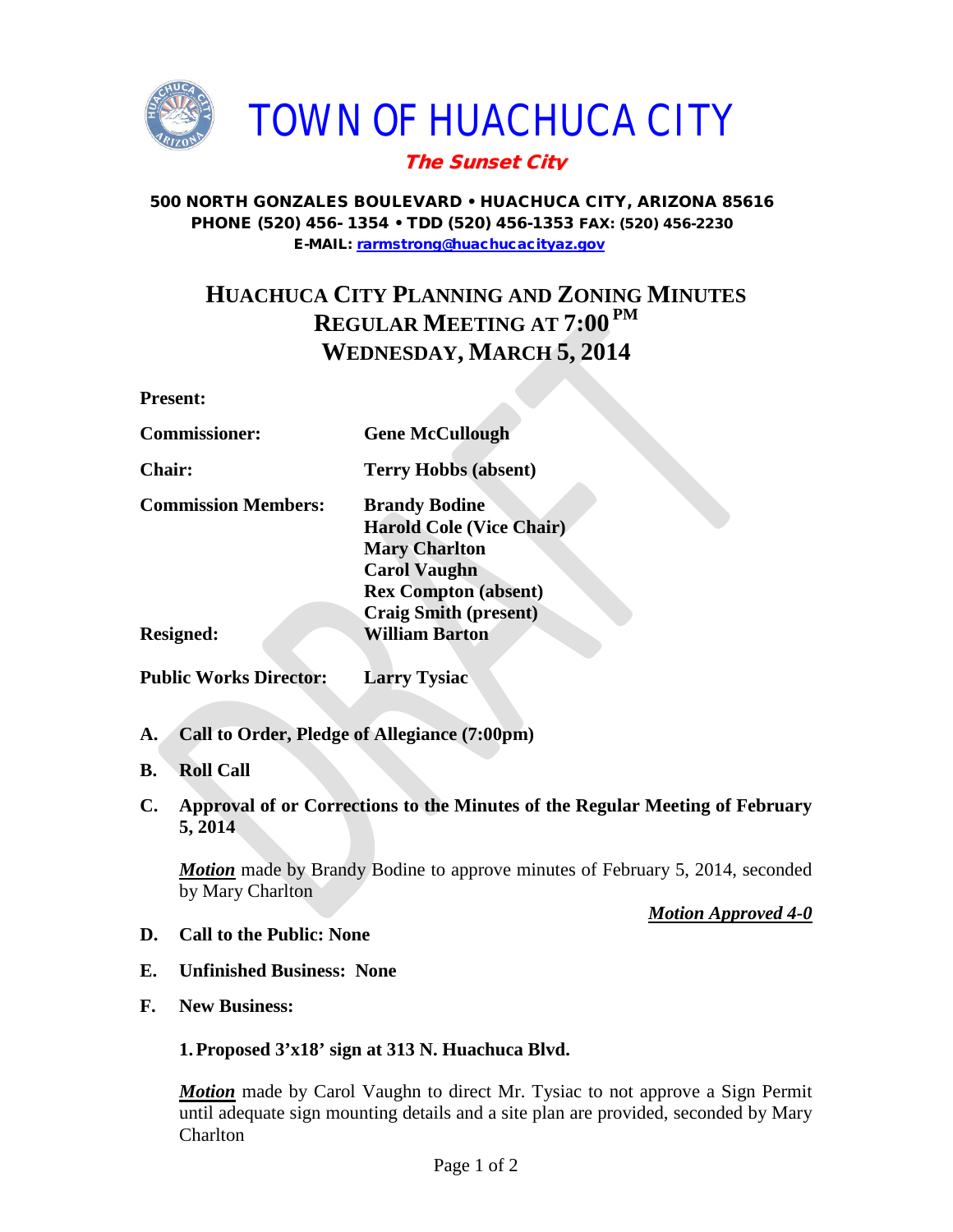## **2. Side yard setback variance for carport at 119 Apache Street.**

*Motion* made by Brandy Bodine to approve the side and front yard setback variance, seconded by Mary Charlton

*Motion Approved 4-0*

**G. Adjournment: (7:20)**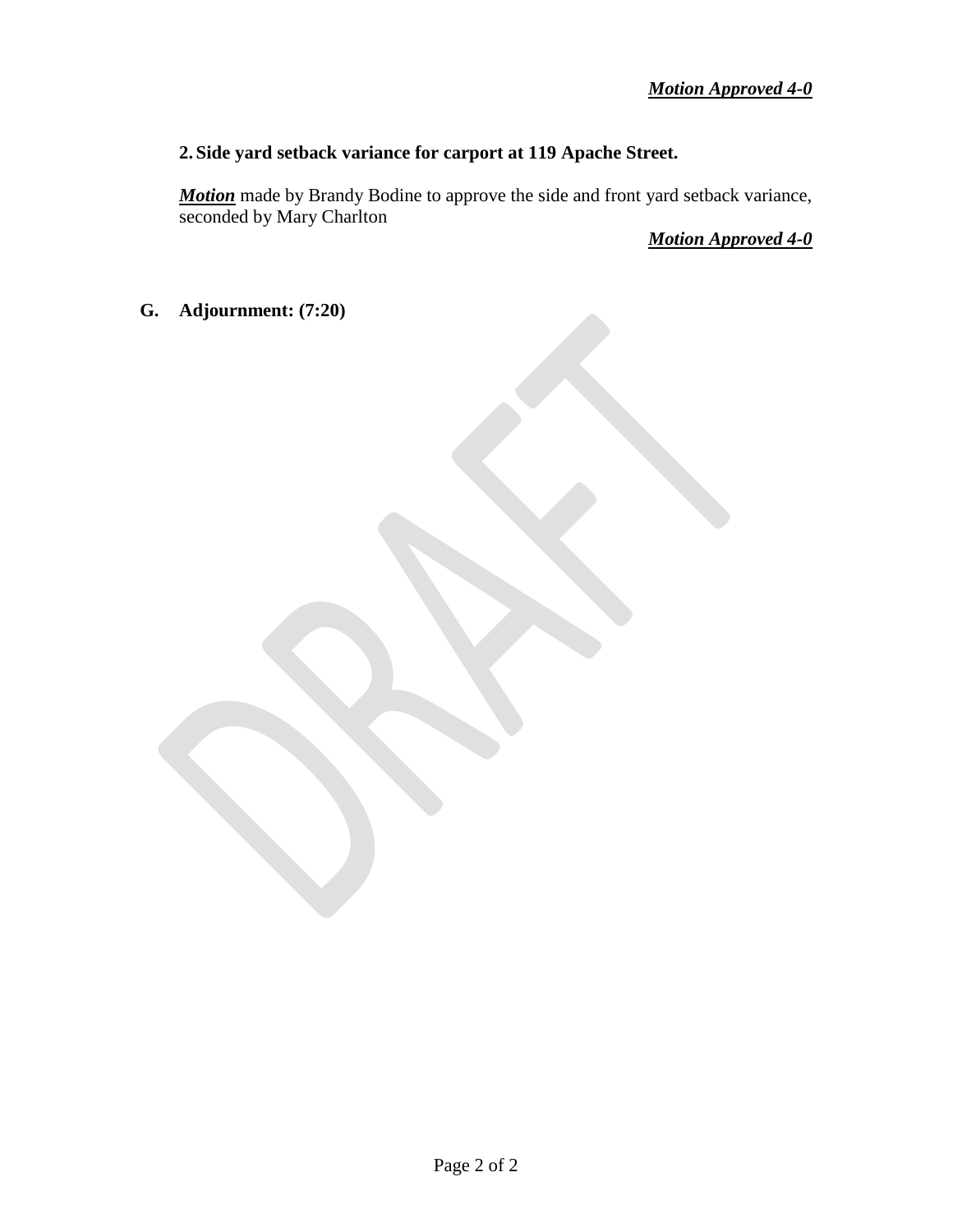

### 500 NORTH GONZALES BOULEVARD • HUACHUCA CITY, ARIZONA 85616 PHONE (520) 456- 1354 • TDD (520) 456-1353 FAX: (520) 456-2230 E-MAIL: [gmccullough@huachucacityaz.gov](mailto:gmccullough@huachucacityaz.gov)

# **HUACHUCA CITY PLANNING AND ZONING MINUTES REGULAR MEETING AT 7:00 PM WEDNESDAY, MAY 07, 2014**

**Present:**

| <b>Commissioner:</b> | <b>Gene McCullough</b> |
|----------------------|------------------------|
|                      |                        |

**Chair:**

**Commission Members: Harold Cole**

**Brandy Bodine Mary Charlton Carole Vaughn**

**Absent: Terry Hobbs Rex Compton**

- A. **Call to Order and Pledge of Allegiance**
- B. **Roll Call**
- C. **Call to the Public [3 minute limit] Agenda Items Only. (See below)**
- D. **Unfinished Business**
- E. **New Business**
	- 1. **Discussion and/or action [CHAIR]: Conditional Use Permit for Concrete Batch Plant on property located on East side of Post Office Property near Gila St.**

**Motion made by Mr. Bodine to open for discussion and/or action, seconded by Mrs. Vaughn.**

**Motion made by Mr. Bodine to approve Batch Plant and advance it to the City Council, seconded by Mrs. Charlton**

**Motion Approved 6-0**

F. **Adjournment**

**Motion made by Mrs. Vaughn to adjourn, seconded by Mrs. Charlton Motion Approved 6-0**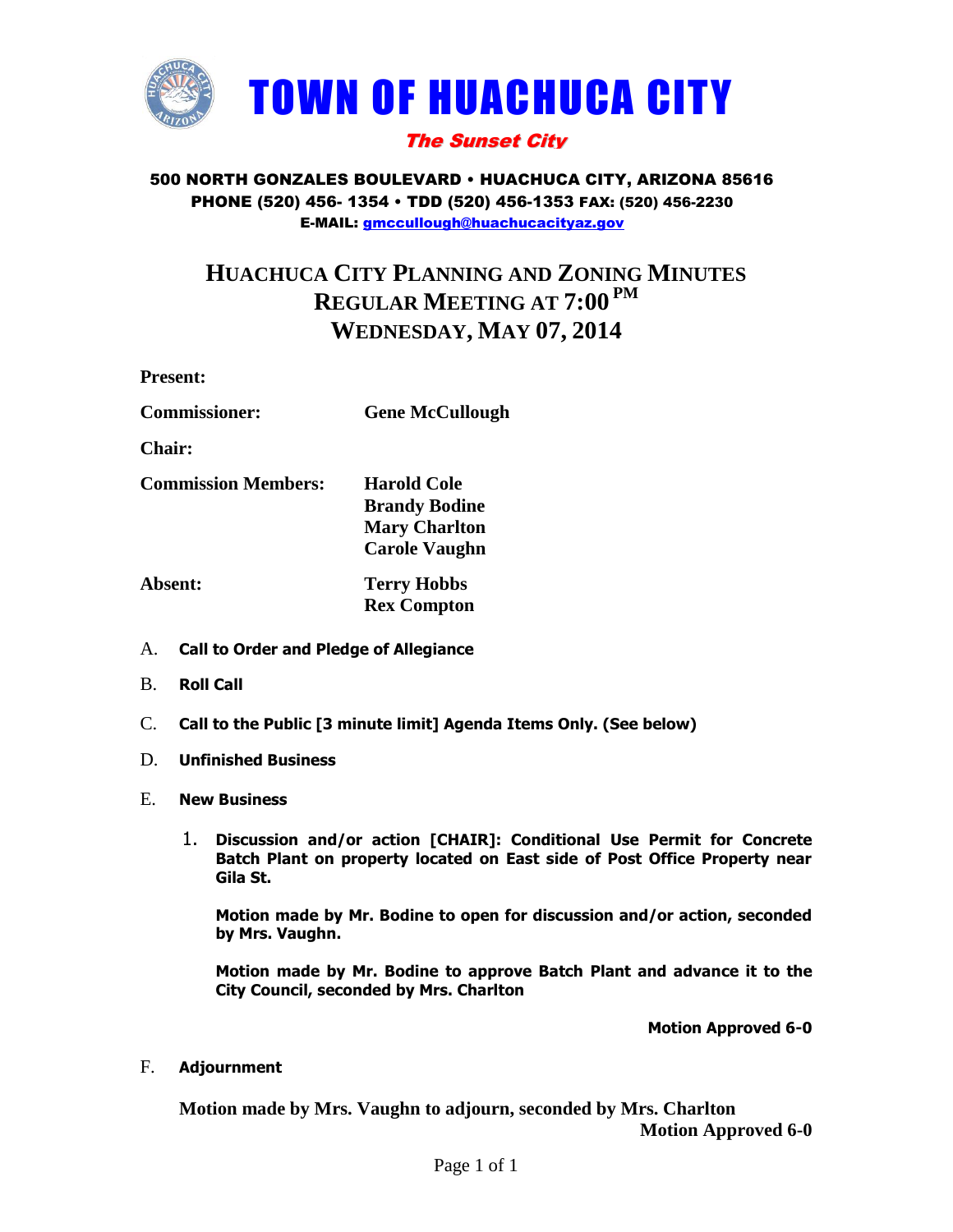

### 500 NORTH GONZALES BOULEVARD • HUACHUCA CITY, ARIZONA 85616 PHONE (520) 456- 1354 • TDD (520) 456-1353 FAX: (520) 456-2230 E-MAIL: [gmccullough@huachucacityaz.gov](mailto:gmccullough@huachucacityaz.gov)

## **HUACHUCA CITY PLANNING AND ZONING MINUTES REGULAR MEETING AT 7:00 PM WEDNESDAY, JUNE 04, 2014**

| <b>Present:</b>            |                                                                                          |
|----------------------------|------------------------------------------------------------------------------------------|
| <b>Commissioner:</b>       | <b>Gene McCullough</b>                                                                   |
| Chair:                     | <b>Terry Hobbs</b>                                                                       |
| <b>Commission Members:</b> | <b>Harold Cole</b><br><b>Brandy Bodine</b><br><b>Carole Vaughn</b><br><b>Rex Compton</b> |
| Absent:                    | <b>Mary Charlton</b>                                                                     |

- **Craig Smith**
- A. **Call to Order and Pledge of Allegiance (7:00 PM)**
- B. **Roll Call**
- C. **Approval of Minutes from previous Meeting.**

*Motion* made by *Mr. Hobbs* to approve the minutes, *seconded* by *Mr. Bodine*

*Motion Approved 5-0*

D. **Call to the Public [3 minute limit] Agenda Items Only. (See below)**

**William: Item #3**

- E. **Unfinished Business**
- F. **New Business**
	- **1. Discussion and/or action [CHAIR]: Request Waive of Fee for 103 Apache St Permit for shed**

Discussed before meeting and advised of next step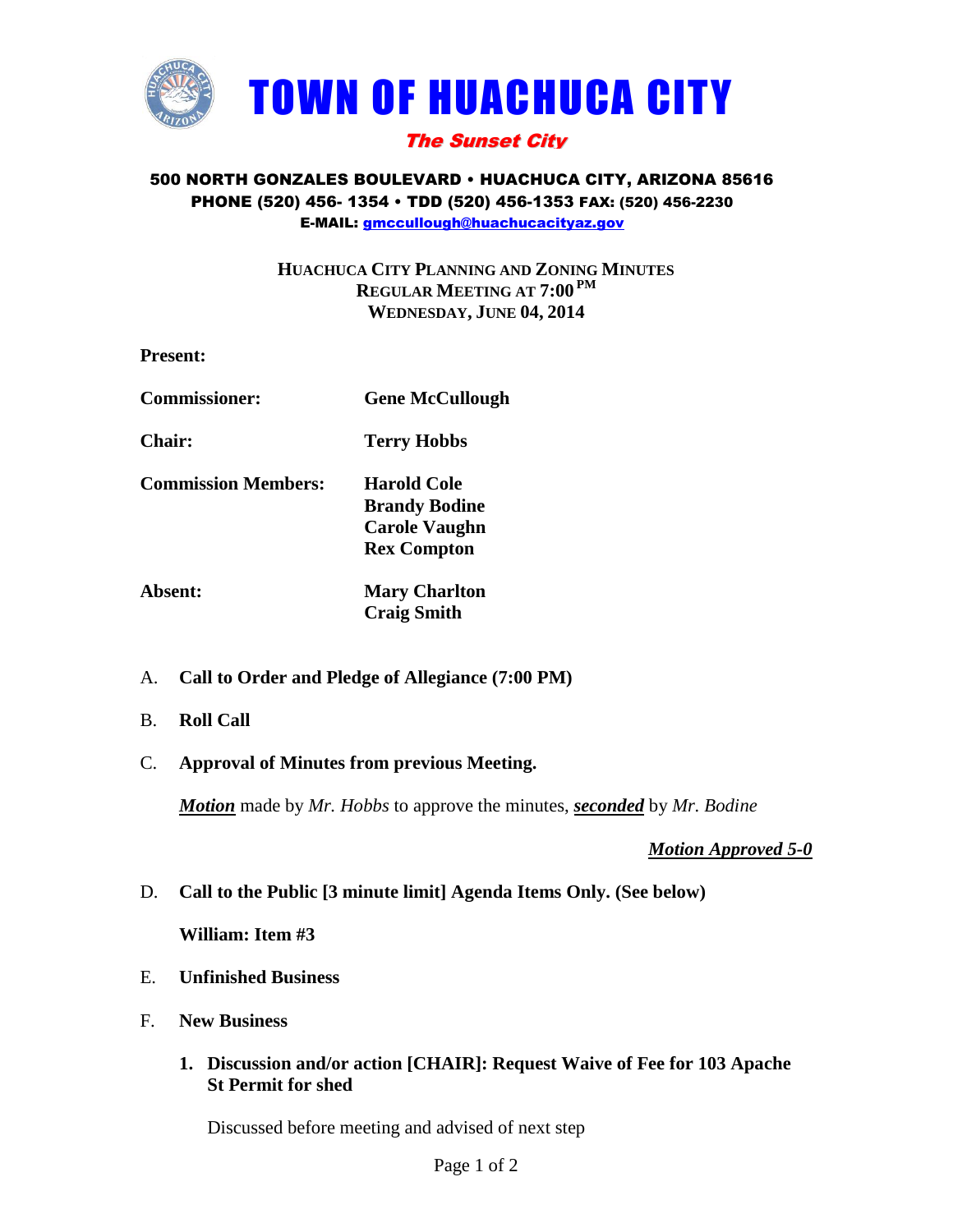## **2. Discussion and/or action [CHAIR]: Manufactured Home Placement at 218 Apache St**

*Motion* made by *Mr. Hobbs* to open for discussion and or action**,** *seconded* by *Mrs. Vaughn*

*Motion* made by *Mrs. Vaughn* to postpone item until more information is obtained, *seconded* by *Mr. Bodine*

*Motion Approved 5-0*

**3. Discussion and/or action [CHAIR]:501 N Gila Ave Manufactured Home Placement to be used at a residence and placement of signs on Yuma and Gila for use as directions to Church.**

Discussed during Call to the Public

### **4. Discussion and/or action [Town Clerk]: Oaths of Office**

Members Sworn in under Oath of Office by Town Clerk Tammy J. Mitchell

- G. **Call to the Public: [3 min. limit] Issues within the auspices of the Huachuca City P & Z Committee.**
- H. **Adjournment (7:30 PM)**

*Motion* made by *Mrs. Vaughn* to adjourn, *seconded* by *Mr. Bodine*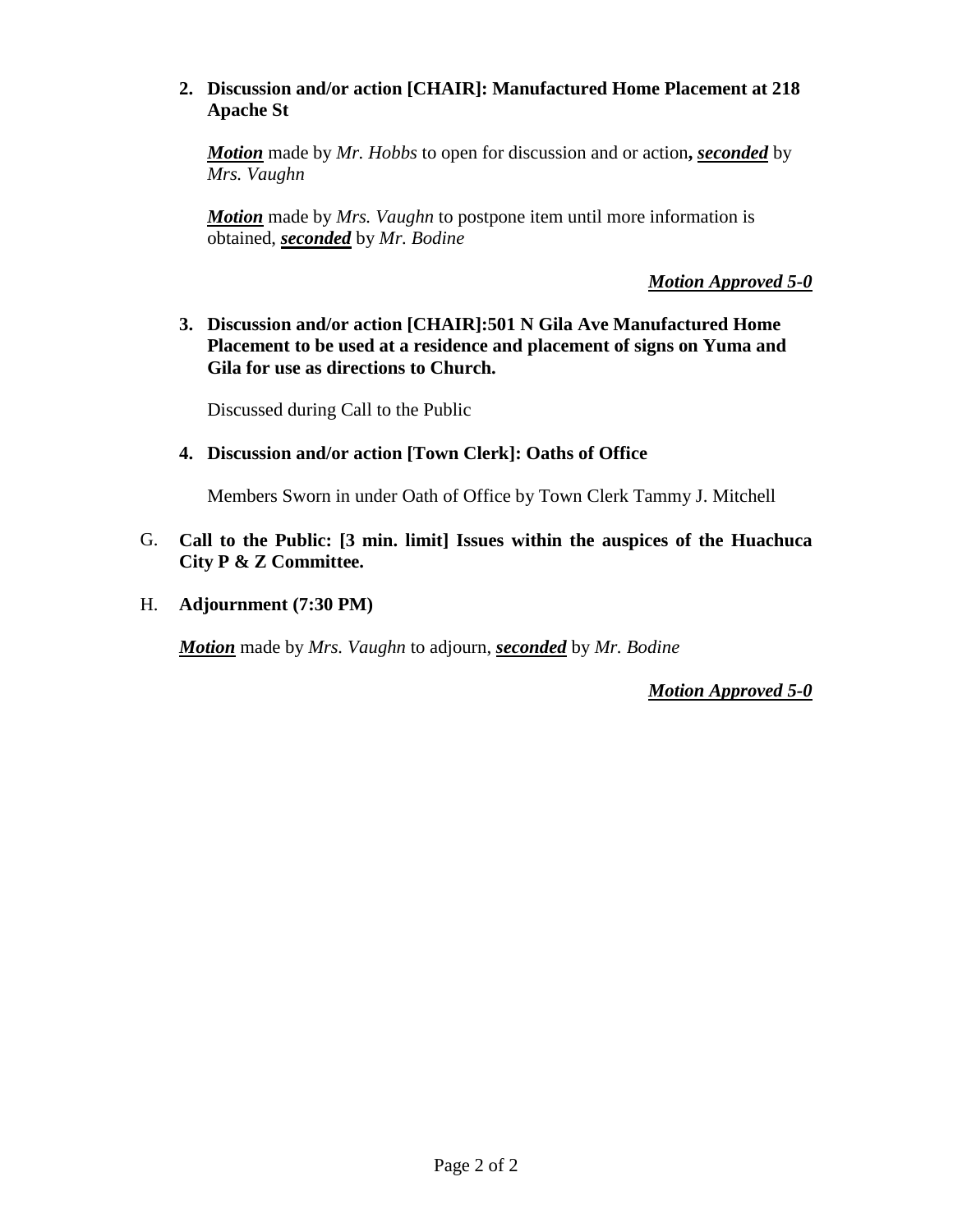

500 NORTH GONZALES BOULEVARD • HUACHUCA CITY, ARIZONA 85616 PHONE (520) 456- 1354 • TDD (520) 456-1353 FAX: (520) 456-2230 E-MAIL: [tmitchell@huachucacityaz.gov](mailto:tmitchell@huachucacityaz.gov)

# **HUACHUCA CITY PLANNING AND ZONING MINUTES REGULAR MEETING AT 7:00 PM WEDNESDAY, JULY 2, 2014**

**Present:**

| <b>Gene McCullough</b> |
|------------------------|
|                        |

**Chair: Terry Hobbs**

**Commission Members: Brandy Bodine**

**Harold Cole Mary Charlton Carol Vaughn Rex Compton**

**Absent: Craig Smith**

- **A. Call to Order, Pledge of Allegiance (7:00pm)**
- **B. Roll Call**
- **C. Approval of or Corrections to the Minutes of the Regular Meeting of June 4, 2014**

*Motion* made by Terry Hobbs to approve minutes of June 4, 2014, seconded by Carol Vaughn

> *Motion Approved 5-0 Mr. Compton Not Present for Vote*

- **D. Call to the Public:** 
	- **1. Neil Josephson – Batch Plant ADEQ Requirements and School Children health concerns**
	- **2. Kathleen Kaufman – Batch Plant Health Concerns and Property Value**
	- **3. Lee Hall – Health Concerns**
	- **4. Billie Gilmore – Property Location and property value**
	- **5. Andrea McDowell – Health Concerns**
- **E. Unfinished Business: None**
- **F. New Business:**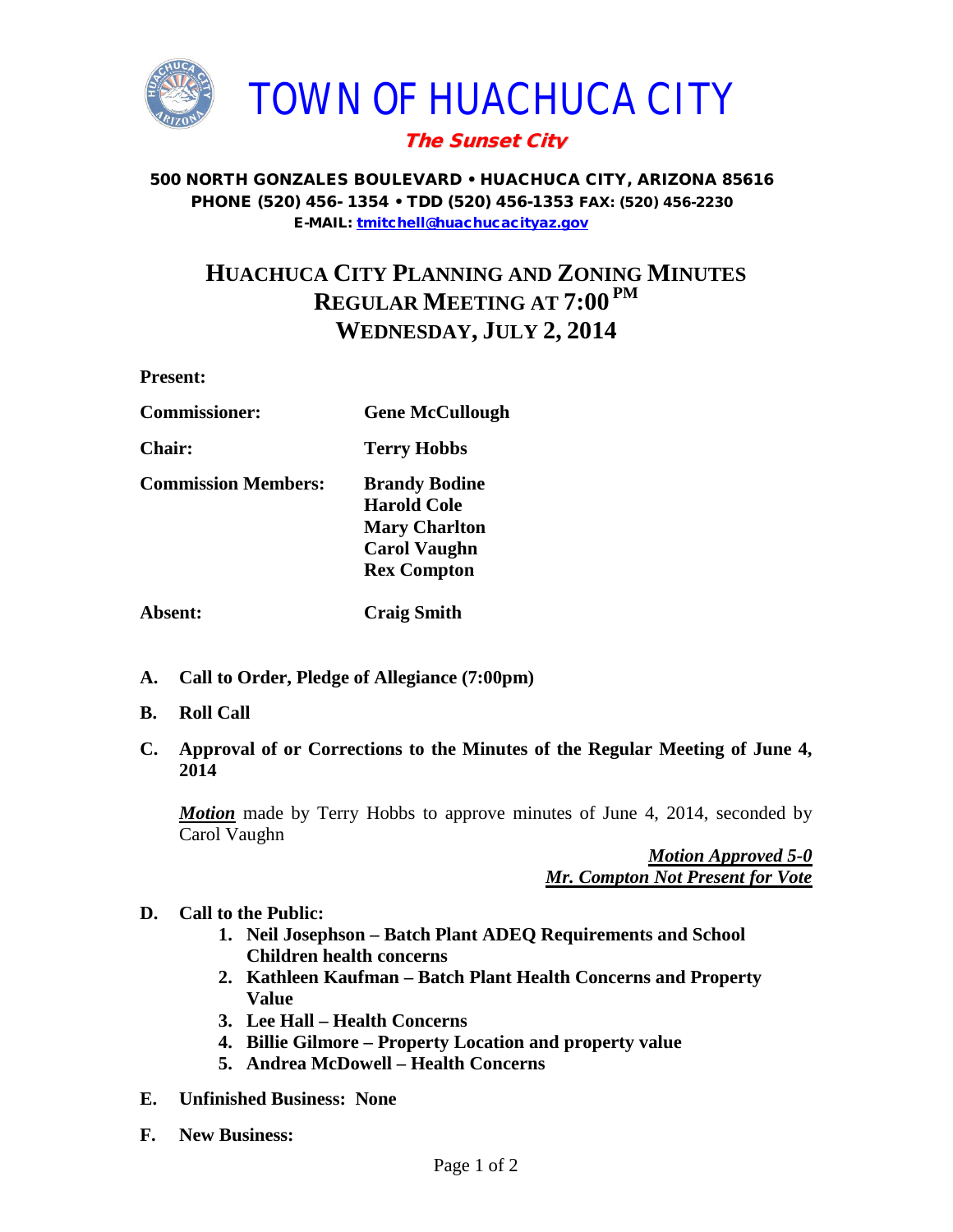**1. Discussion and/or action [CHAIR]: Conditional Use Permit for Concrete Batch Plant on property located on East side of Post Office Property near Gila St.**

*Motion* made by Carol Vaughn to send the issue back to the council, *seconded* by Mary Charlton

*Motion Approved 6-0*

# **G. Adjournment: (7:30)**

*Motion* made by Terry Hobbs to adjourn, *seconded* by Harold Cole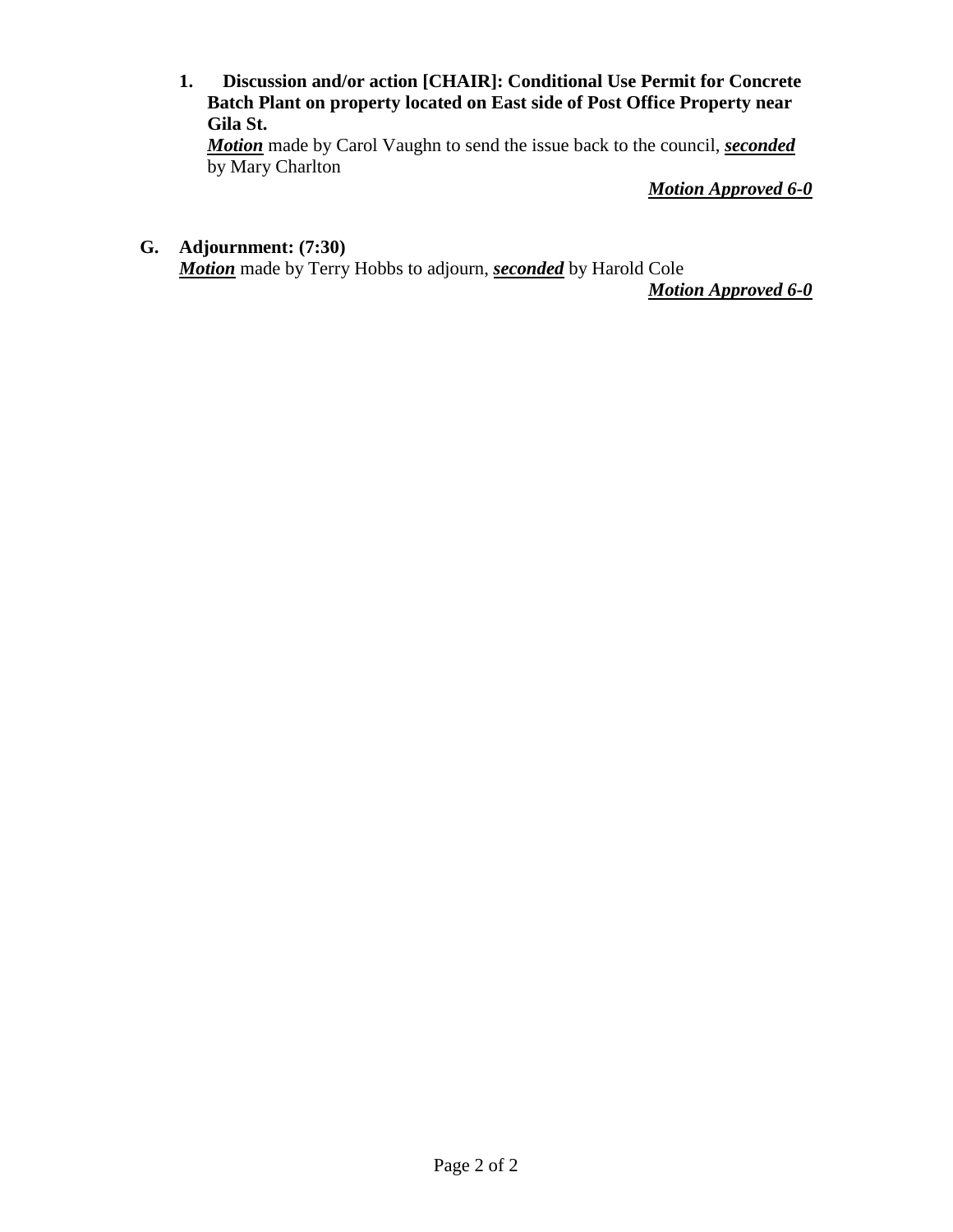

### 500 NORTH GONZALES BOULEVARD • HUACHUCA CITY, ARIZONA 85616 PHONE (520) 456- 1354 • TDD (520) 456-1353 FAX: (520) 456-2230 E-MAIL: [gmccullough@huachucacityaz.gov](mailto:gmccullough@huachucacityaz.gov)

## **HUACHUCA CITY PLANNING AND ZONING MINUTES REGULAR MEETING AT 7:00 PM WEDNESDAY, AUGUST 6, 2014**

| <b>Present:</b>            |                                                                                     |
|----------------------------|-------------------------------------------------------------------------------------|
| <b>Commissioner:</b>       | <b>Gene McCullough</b>                                                              |
| Chair:                     | <b>Terry Hobbs</b>                                                                  |
| <b>Commission Members:</b> | Harold Cole<br><b>Brandy Bodine</b><br><b>Carole Vaughn</b><br><b>Mary Charlton</b> |
| Absent:                    | <b>Rex Compton</b><br><b>Craig Smith</b>                                            |

- A. **Call to Order and Pledge of Allegiance (7:00 PM)**
- B. **Roll Call**
- C. **Approval of Minutes from previous Meeting of July 2, 2014.**

*Motion* made by *Mr. Hobbs* to approve the minutes, *seconded* by *Ms. Vaughn*

*Motion Approved 5-0*

D. **Call to the Public [3 minute limit] Agenda Items Only. (See below)**

**Mr. Josephson : Batch Plant Billie: Access road to property on Edgewood**

### **Town Clerk Tammy J. Mitchell swore Mary Charlton to P&Z Commission**

- E. **Unfinished Business**
- F. **Discussion and/or Action [CHAIR]: Petition from Residents regarding Concrete Batch Plant**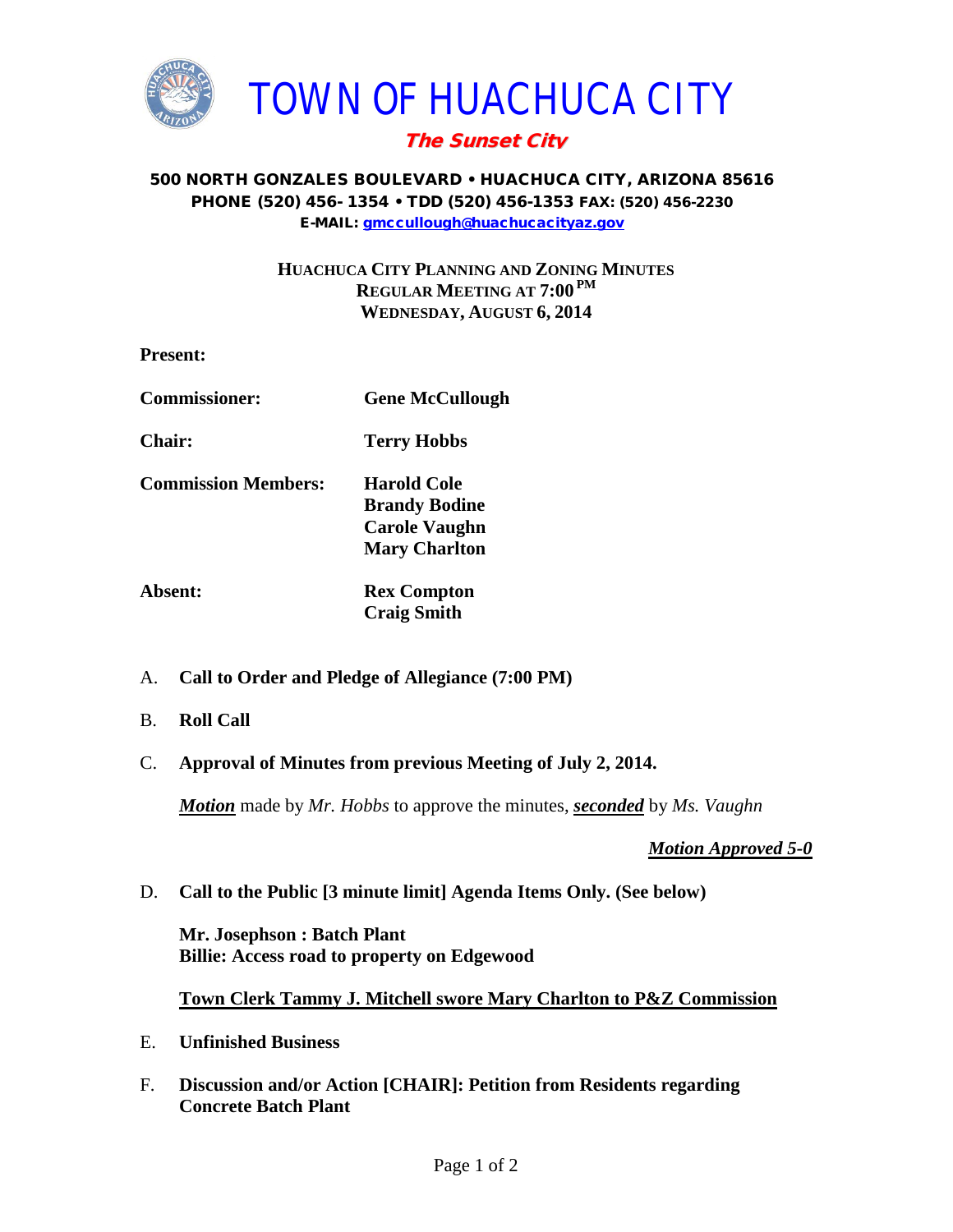# *Item Pulled*

- G. **New Business**
	- **1. Discussion and/or Action [CHAIR]: Planning and Zoning Applicants** *Item Pulled Pending Applications*
- H. **Call to the Public: [3 min. limit] Issues within the auspices of the Huachuca City P & Z Committee.**
- I. **Adjournment (7:30 PM)**

*Motion* made by *Mr. Hobbs* to adjourn, *seconded* by *Ms. Vaughn*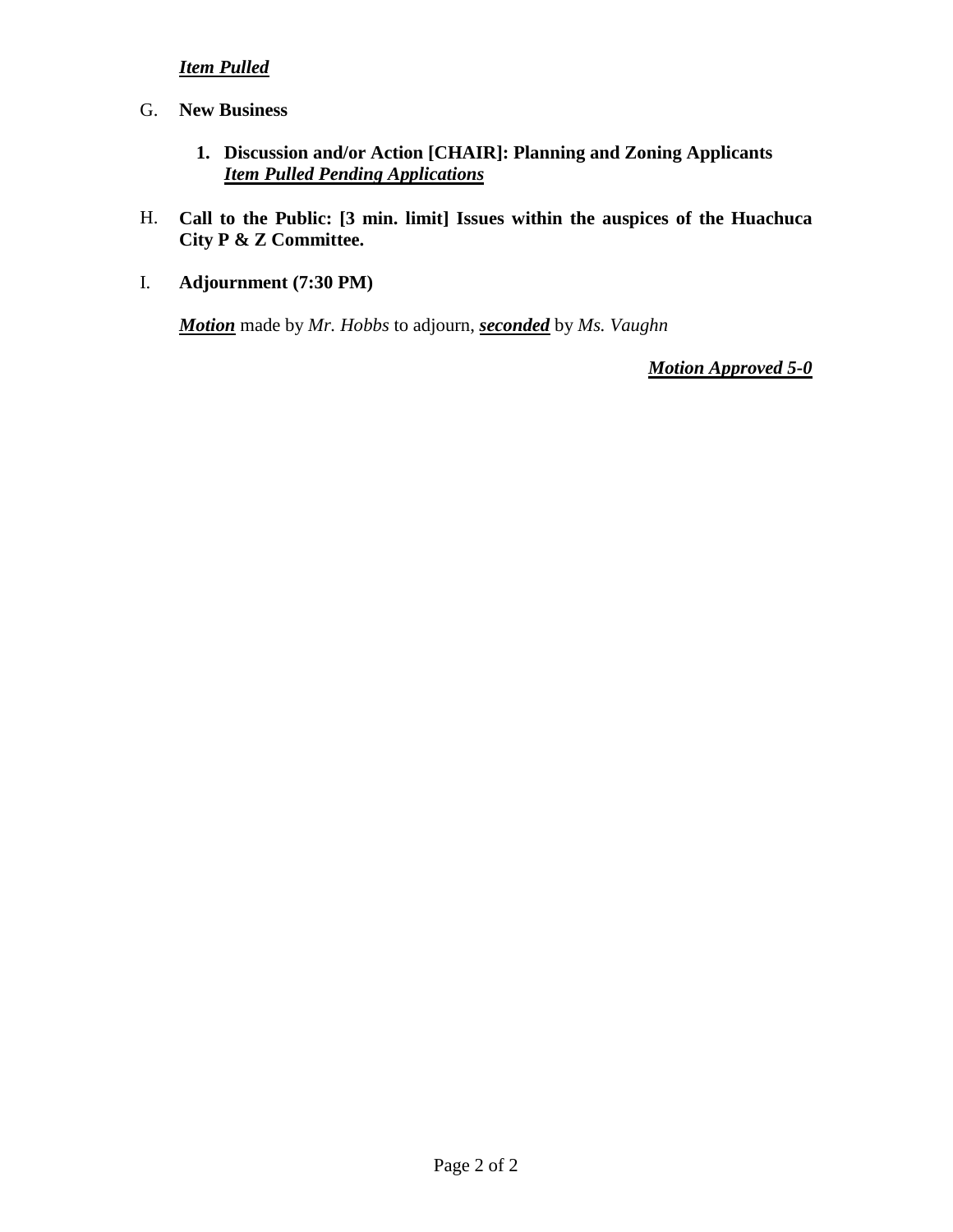

### 500 NORTH GONZALES BOULEVARD • HUACHUCA CITY, ARIZONA 85616 PHONE (520) 456- 1354 • TDD (520) 456-1353 FAX: (520) 456-2230 E-MAIL: [gmccullough@huachucacityaz.gov](mailto:gmccullough@huachucacityaz.gov)

## **HUACHUCA CITY PLANNING AND ZONING MINUTES REGULAR MEETING AT 7:00 PM WEDNESDAY, SEPTEMBER 3, 2014**

| <b>Present:</b>            |                                                                                                                  |  |
|----------------------------|------------------------------------------------------------------------------------------------------------------|--|
| <b>Commissioner:</b>       | <b>Gene McCullough</b>                                                                                           |  |
| <b>Chair:</b>              | <b>Terry Hobbs</b>                                                                                               |  |
| <b>Commission Members:</b> | <b>Harold Cole</b><br><b>Brandy Bodine</b><br><b>Carole Vaughn</b><br><b>Rex Compton</b><br><b>Mary Charlton</b> |  |
| <b>Absent:</b>             | <b>Craig Smith</b>                                                                                               |  |

- A. **Call to Order and Pledge of Allegiance (7:00 PM)**
- B. **Roll Call**
- C. **Approval of Minutes from previous Meeting.**

*Motion* made by *Ms. Charlton* to approve the minutes, *seconded* by *Mr. Cole*

- D. **Call to the Public [3 minute limit] Agenda Items Only. (See below)**
- E. **Unfinished Business**
- F. **New Business**
	- **1. Discussion and/or Action [CHAIR]: General Plan Update** *Motion* made by *Mr. Bodine* to open for discussion and/or action, *seconded* by *Mr. Cole*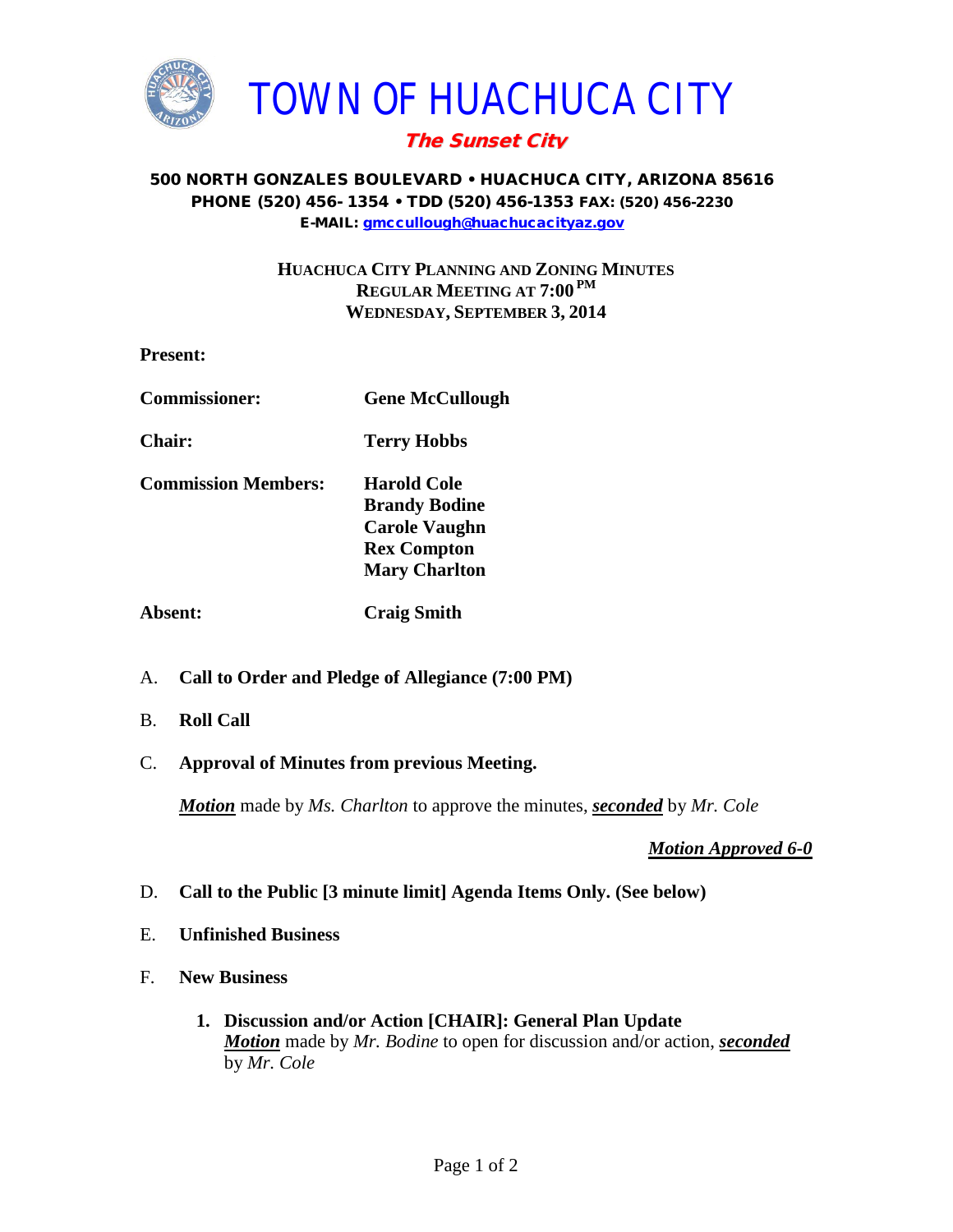G. **Call to the Public: [3 min. limit] Issues within the auspices of the Huachuca City P & Z Committee.**

# H. **Adjournment (7:30 PM)**

*Motion* made by *Mrs. Vaughn* to adjourn, *seconded* by *Ms. Charlton*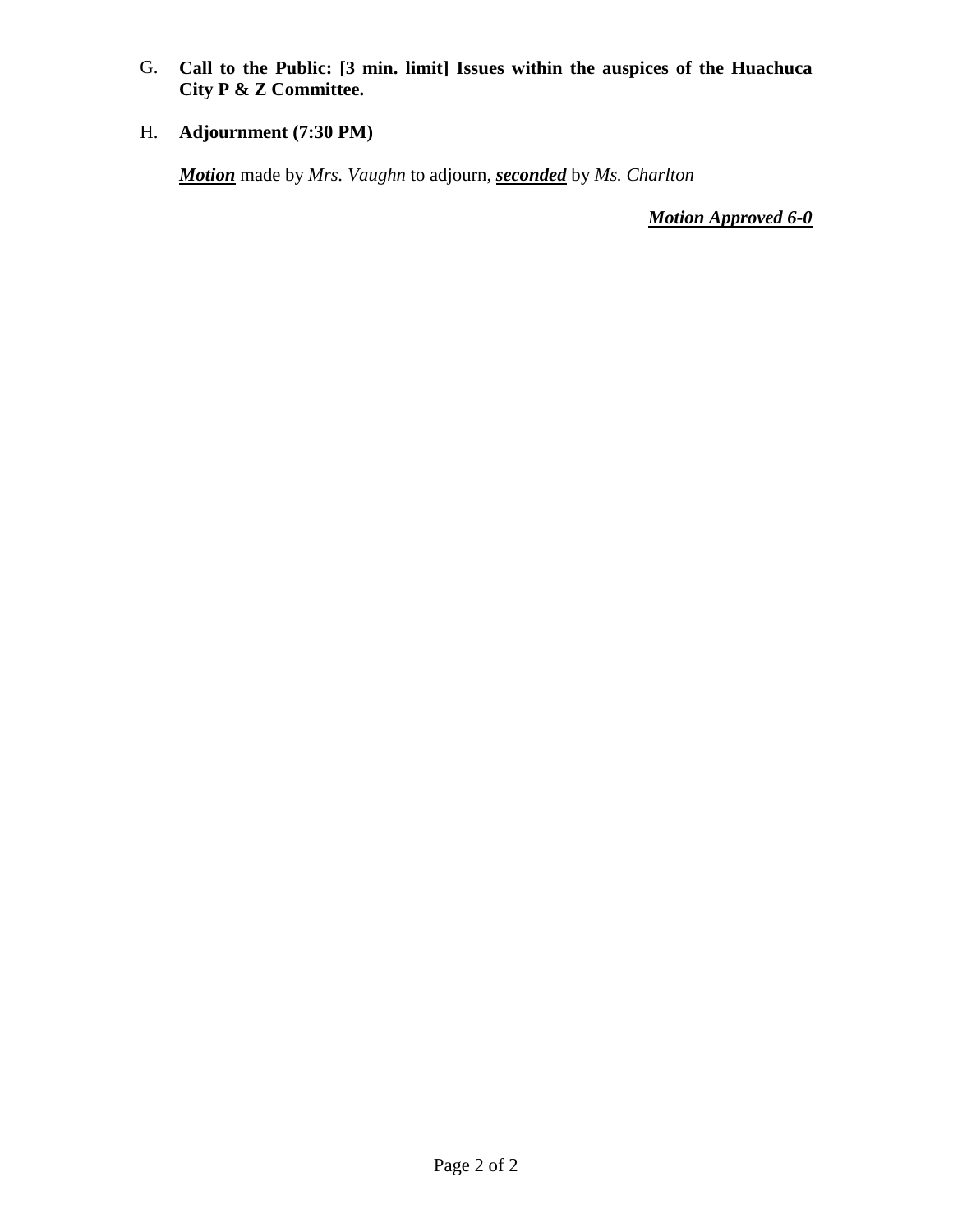

### 500 NORTH GONZALES BOULEVARD • HUACHUCA CITY, ARIZONA 85616 PHONE (520) 456- 1354 • TDD (520) 456-1353 FAX: (520) 456-2230 E-MAIL: [gmccullough@huachucacityaz.gov](mailto:gmccullough@huachucacityaz.gov)

## **HUACHUCA CITY PLANNING AND ZONING MINUTES REGULAR MEETING AT 7:00 PM WEDNESDAY, OCTOBER 1, 2014**

- **Present:**
- **Commissioner: Gene McCullough**

**Chair:**

- **Commission Members: Harold Cole Brandy Bodine Carole Vaughn Rex Compton Mary Charlton**
- **Absent: Craig Smith Terry Hobbs**
- A. **Call to Order and Pledge of Allegiance (7:00 PM)**
- B. **Roll Call**
- C. **Approval of Minutes from previous Meeting.**

*Motion* made by *Ms. Charlton* to approve the minutes, *seconded* by *Mr. Bodine*

*Motion Approved 6-0*

## D. **Call to the Public [3 minute limit] Agenda Items Only. (See below)**

### E. **Unfinished Business**

### F. **New Business**

1. Discussion and/or Action [CHAIR]: Ordinance No. 14-XX. An Ordinance of the Mayor and Town Council of Huachuca City, Arizona, Amending the Town Code, To Adopt Water Conservation and Plumbing Requirements and Amending the Town Code Chapter 16 "Water" Article 16-12 "Water Conservation Plumbing Requirements and Enforcement"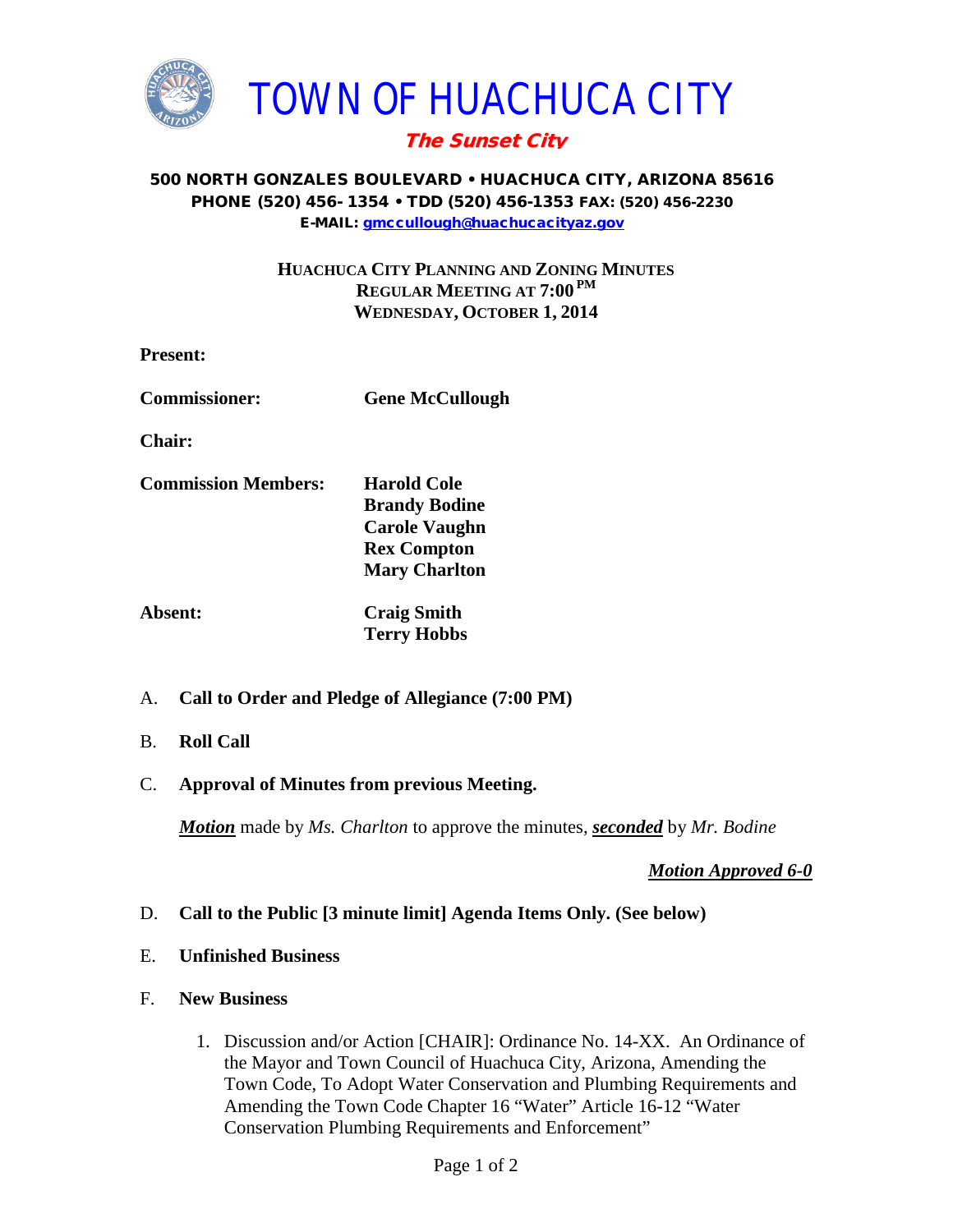*Motion* made by *Mr. Cole* to open for discussion and/or action, *seconded* by *Ms. Charlton Motion* made by *Ms. Vaughn* to postpone item until next agenda, *seconded* by *Mr. Cole*

*Motion Approved 6-0*

- G. **Call to the Public: [3 min. limit] Issues within the auspices of the Huachuca City P & Z Committee.**
- H. **Adjournment (7:30 PM)**

*Motion* made by *Ms. Vaughn* to adjourn, *seconded* by *Ms. Charlton*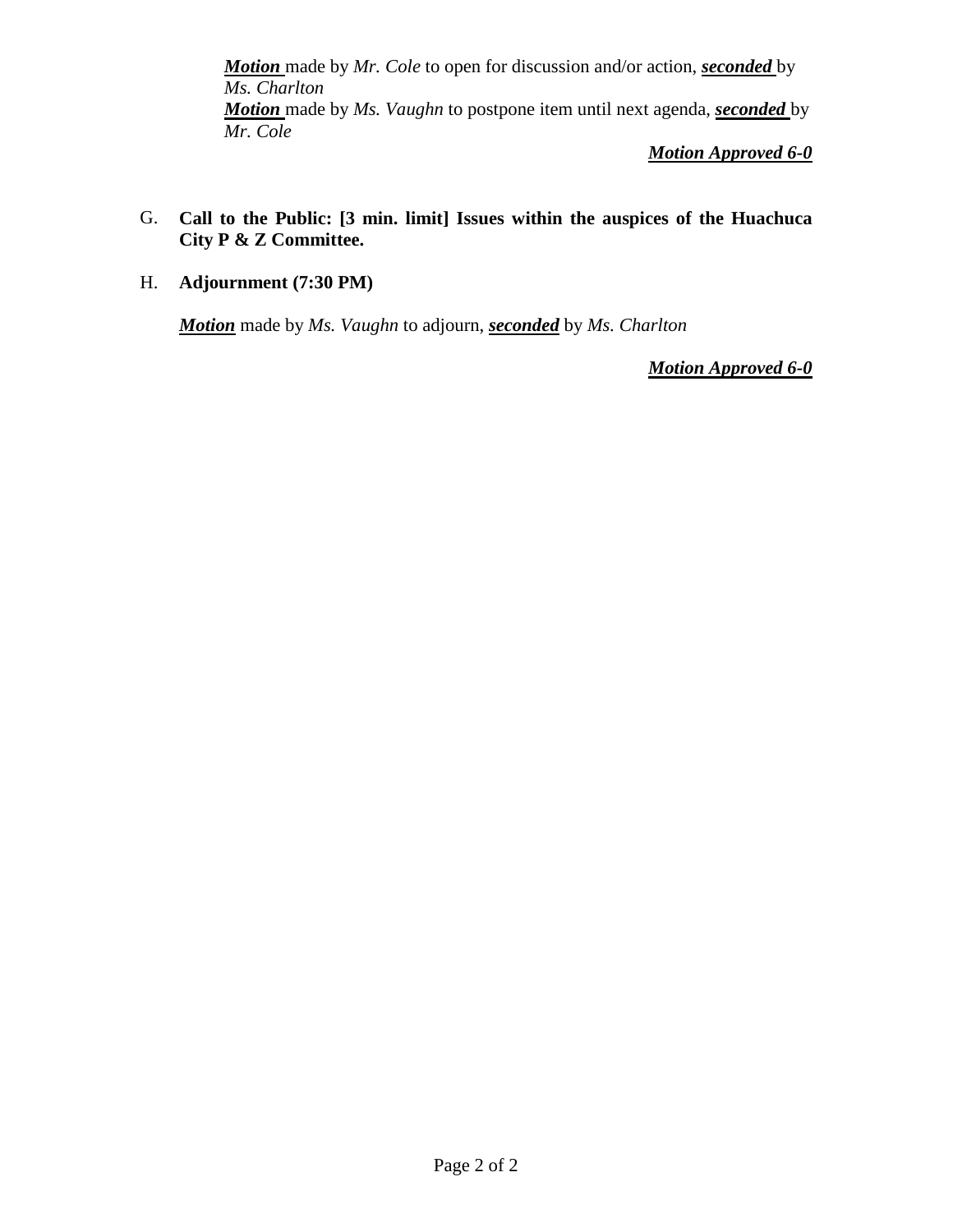

### 500 NORTH GONZALES BOULEVARD • HUACHUCA CITY, ARIZONA 85616 PHONE (520) 456- 1354 • TDD (520) 456-1353 FAX: (520) 456-2230 E-MAIL: [gmccullough@huachucacityaz.gov](mailto:gmccullough@huachucacityaz.gov)

**HUACHUCA CITY PLANNING AND ZONING MINUTES REGULAR MEETING AT 7:00 PM WEDNESDAY, NOVEMBER 5, 2014**

**Present: NO QUORUM**

**Commissioner: Gene McCullough**

**Chair:**

**Commission Members:**

**Absent:**

- A. **Call to Order and Pledge of Allegiance (7:00 PM)**
- B. **Roll Call**
- C. **Approval of Minutes from previous Meeting.**
- D. **Call to the Public [3 minute limit] Agenda Items Only. (See below)**
- E. **Unfinished Business**
- F. **New Business**
	- 1. Discussion and/or Action [CHAIR]: Ordinance No. 14-08. An Ordinance of the Mayor and Town Council of Huachuca City, Arizona, Amending the Town Code, To Adopt Water Conservation and Plumbing Requirements and Amending the Town Code Chapter 16 "Water" Article 16-12 "Water Conservation Plumbing Requirements and Enforcement"
	- 2. Discussion and/or Action [CHAIR]: Billie Gilmore introduction of plans for building of property at Gila Ave and Edgewood St.
- G. **Call to the Public: [3 min. limit] Issues within the auspices of the Huachuca City P & Z Committee.**
- H. **Adjournment ()**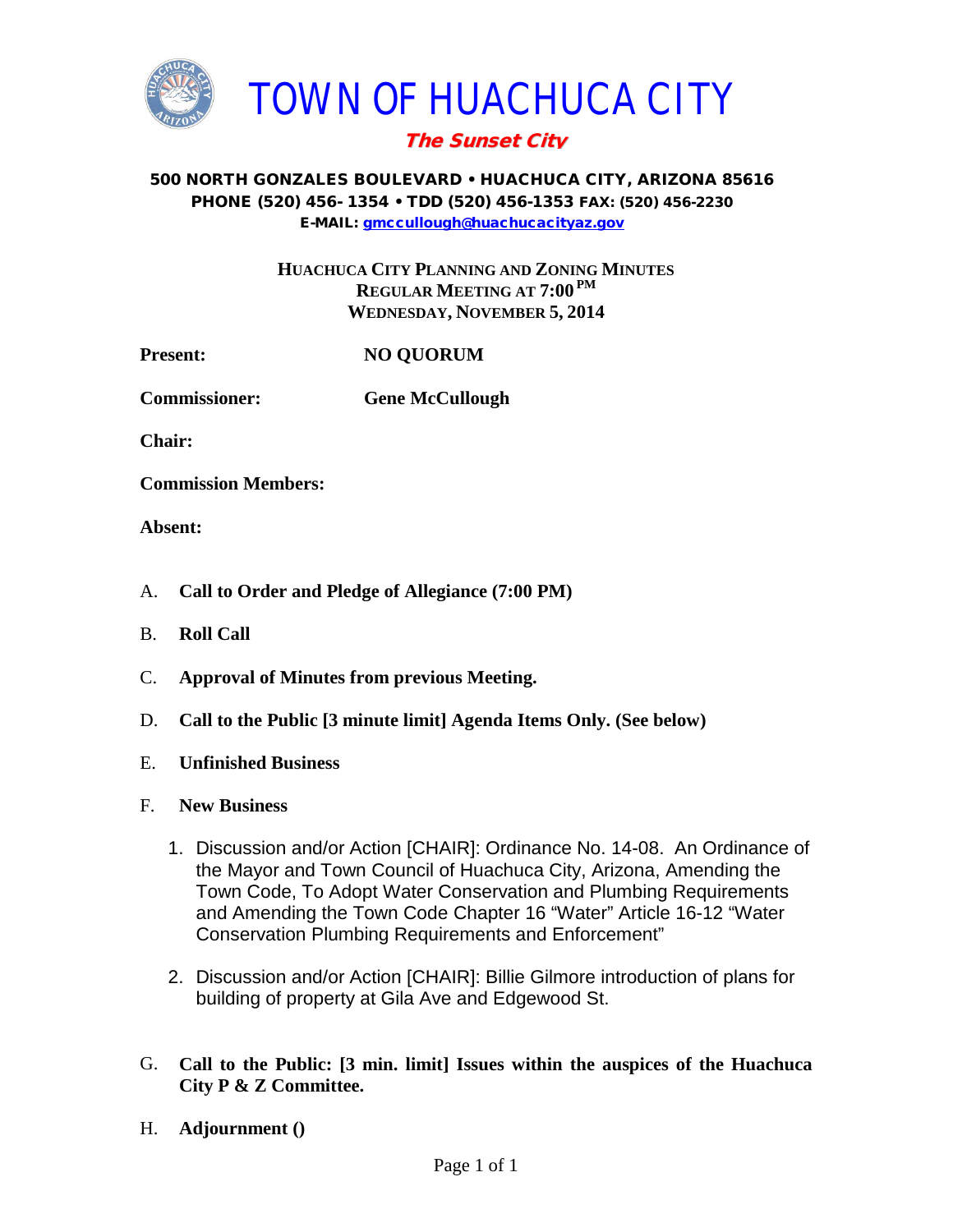

### 500 NORTH GONZALES BOULEVARD • HUACHUCA CITY, ARIZONA 85616 PHONE (520) 456- 1354 • TDD (520) 456-1353 FAX: (520) 456-2230 E-MAIL: [gmccullough@huachucacityaz.gov](mailto:gmccullough@huachucacityaz.gov)

## **HUACHUCA CITY PLANNING AND ZONING MINUTES REGULAR MEETING AT 7:00 PM WEDNESDAY, DECEMBER 3, 2014**

- **Present: Commissioner: Gene McCullough Chair: Terry Hobbs Commission Members: Mary Charlton Rex Compton Harold Cole Absent: Carol Vaughn**
- A. **Call to Order and Pledge of Allegiance (7:00 PM)**
- B. **Roll Call**
- C. **Approval of Minutes from previous Meeting.** *Motion* made by *Mr. Hobbs* to open for discussion and/or action, *seconded* by *Mr. Compton No Quorum*
- D. **Call to the Public [3 minute limit] Agenda Items Only. (See below)** *None*
- E. **Unfinished Business** *None*
- F. **New Business**
	- 1. Discussion and/or Action [CHAIR]: Billie Gilmore introduction of plans for building of property at Gila Ave and Edgewood St. *Motion* made by *Mr. Hobbs* to open for discussion and/or action, *seconded* by *Presentation by Billie Gilmore*
	- **2.** Discussion and/or Action [CHAIR]: Planning and Zoning Commission Member Applications *Motion* made by *Mr. Hobbs* to appoint new member to Commission, *seconded*